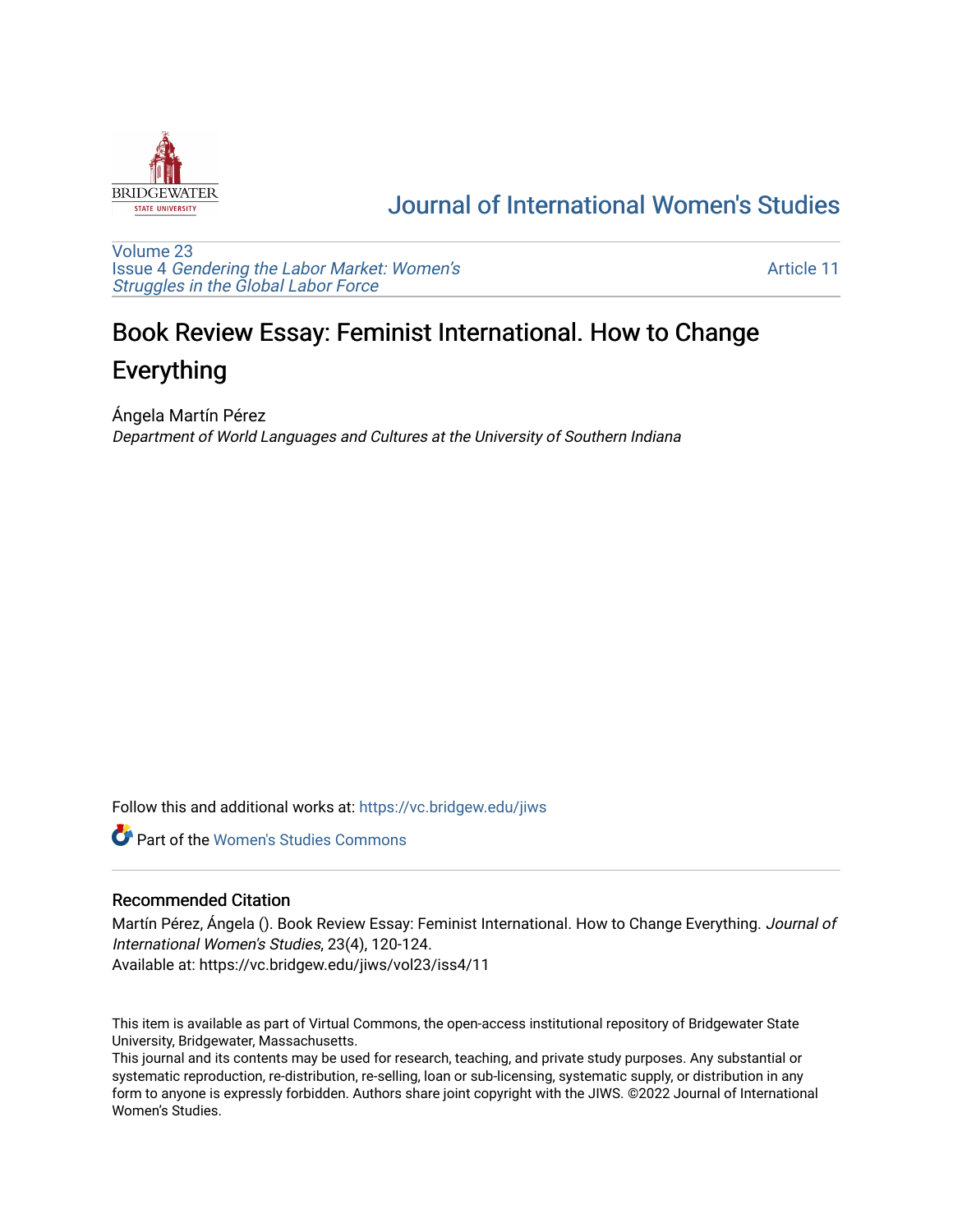*Book Review Essay: Feminist International. How to Change Everything<sup>1</sup>* Ángela Martín Pérez<sup>2</sup>

A woman dies in Argentina every 30 hours. If we think of Ciudad Juarez or other parts of the world, the number of deaths exceed this already significant number. Violence against women and feminized bodies can be attributed to a need to neutralize and politically annul the feminine voice, which is why the inverse response is necessary: the call to action by a new political language that is able to accommodate and name new realities of the present while granting women autonomy, overcoming categorization as victims or infantilization.

In *Feminist International. How to Change Everything,* political scientist, activist, and leader of the *#NiUnaMenos* (Not One More!) movement Veronica Gago traces the ways in which violence is visible through the machinery of exploitation and value extraction that has a differential and strategic impact on feminized bodies. Gago provides concrete data from Argentinian history to reflect on a global phenomenon of insubordination that begins with the gestation of the *Paro Internacional de Mujeres (PIM)* (International Women's Strike) in 2016 and continues with the International Strike of 8M. She also analyzes the women's work stoppage as the catalyst from which to read a process that is at once political, subjective, economic, cultural, artistic, libidinal, and epistemic. From there she questions: what kind of bodies, territories and conflicts fit in the strike when it becomes feminist? What kind of generality is it committed to? Why is there an organic relationship between accumulation and violence?

The book was previously published in Spanish in 2019 under the imprint of Traficantes de Sueños and Tinta Timón, two publishing houses with a strong political interest, and was also made available in an open access format. In 2020 it was published with a translation by Liz Mason-Deese by Verso, the largest, independent, radical publishing house in the English-speaking world founded in the late 1970s.

In her book *La razón neoliberal. Economías barrocas y pragmática popular* (2014), translated into English as *Neoliberalism from Below. Popular Pragmatics & Baroque Economics*(2017), Gago had already described the contradictions of neoliberal capitalism by showing how alternative economic practices, such as the sale of counterfeit goods produced in illegal textile factories, resist neoliberalism while simultaneously succumbing to its models of exploitative labor and production. Last year has seen the publication of *A Feminist Reading of Debt* (Gago, 2021), an exhaustive analysis of the connections between debt and reproduction. In this book Gago developed, in partnership with Luci Cavellero, an economic theory from a feminist perspective that included the LGTB+ movement. Adopting the same position in the confrontation with the neoliberal rule and the conservative counter-offensive, *Feminist International. How to Change Everything* recovers different ongoing debates on feminism and Marxist theory. The book is divided into eight chapters, matching the number of points in which the collective document for the First International Women's Strike that took place on March 8, 2017

<sup>1</sup> Gago, V. (2020). *Feminist International. How to Change Everything.* New York, New York: Verso Books.

<sup>&</sup>lt;sup>2</sup> Ángela Martín Pérez is an Assistant Professor in the Department of World Languages and Cultures at the University of Southern Indiana.

Email: amartinper@usi.edu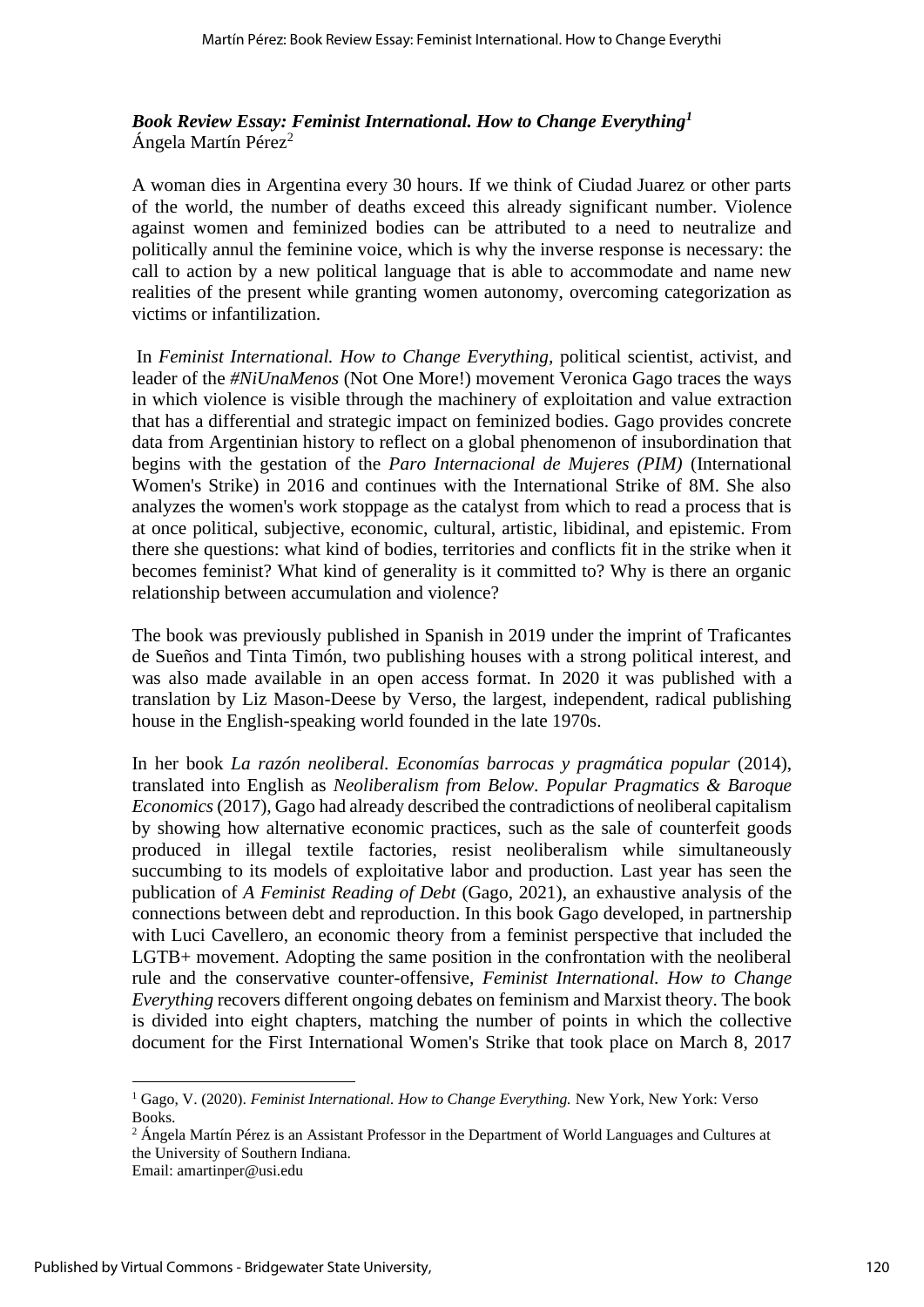was organized. The final chapter is composed of eight theses - again using the same formula - where Gago breaks down the validity, usefulness, and significance of the feminist revolution.

Over the course of the text, Gago deploys a broad theoretical apparatus that starts from Spinoza's concept of *potencia* (*Ethica Ordine Geometrico Demonstrata, 1661-1675)*  filtered by Deleuze and Guattari (1986) and *Mil mesetas. Capitalismo y esquizofrenia* (1988) to recover great feminist voices such as Simone de Beauvoir, Silvia Federici, and Angela Davis, whom she recognizes as essential to understanding the new revolutionary feminism for which she advocates. Her theoretical cartography also includes Rita Segato, Nancy Fraser, Wendy Brown, Dora Barrancos and, of course, Marx, Engels, and Rosa Luxemburg, thus rescuing key concepts that she does not set as inalienable, but that allow her to create new readings on the current mode of accumulation with a clearly anticapitalist, anti-patriarchal, anti-colonial, and an anti-victimization lens.

Gago finds in Spinoza an understanding of feminist power as an expansion and reinvention of the body. Without obviating Deleuze's conception of subjectivity as a bodily and affective entity, I would like to suggest a connection with Rosi Braidotti's study in *Nomadic Subjects: Embodiment and Sexual Difference in Contemporary Feminist Theory*: the corporeality of the subject also implies a process of forces and affects that are interrelated and "characterized by their mobility, their modifiable character and their transitory nature" (Braidotti, 2011, p. 133). Gago also subscribes individuality, collectivity, and possibility of variation. *Potencia*, therefore, defines a desiring capacity that opposes any form of power that homogenizes bodies and actions, especially under the guidelines imposed by patriarchy and capitalism. From this point of view, feminist *potencia* counteracts this limited and coercive vision by expanding the body through the ways in which it is reinvented by women's struggles, feminist oppositions, and the battles of sexual dissidences. In this new theorization of power there is also room for desire as an individual force that pushes for collective action and that subscribes to and promotes change. But more importantly, in this specific scenario, it is women who lead this revolution from below.

We live in an era in which spatio-temporal boundaries are being crossed over and even destroyed. New technologies have led us to a deterritorialization of space, and rather than placing us in a specific time, they have installed us in a timeless moment. Against this abstraction, Gago reclaims a concrete place outside the domestic setting where alliances can be forged that will later serve for the reclamation and conquest of public space, in a clear reference to the materialization of this resistance through the visible union of feminized bodies. In fact, Gago understands the strike not from the opposition to the binomial private *vs*. public space, but as an exercise of sabotage and massive subtraction that allows to make visible feminist work inside and outside the domestic sphere in the same coordinates of time and place. On the other hand, the strike forces the paralysis of capital production, reconfiguring the inherited perception of the system. The blockade does not only arise from the stoppage in factories or the suspension of services, but also from the interruption of a whole network of work territories that include domestic, community, precarious, care, and migrant labor. In this sense, it is redefined as a new form of practical cartography of feminist politics where each individual adopts the role of political subject, rejecting its victimization or infantilization.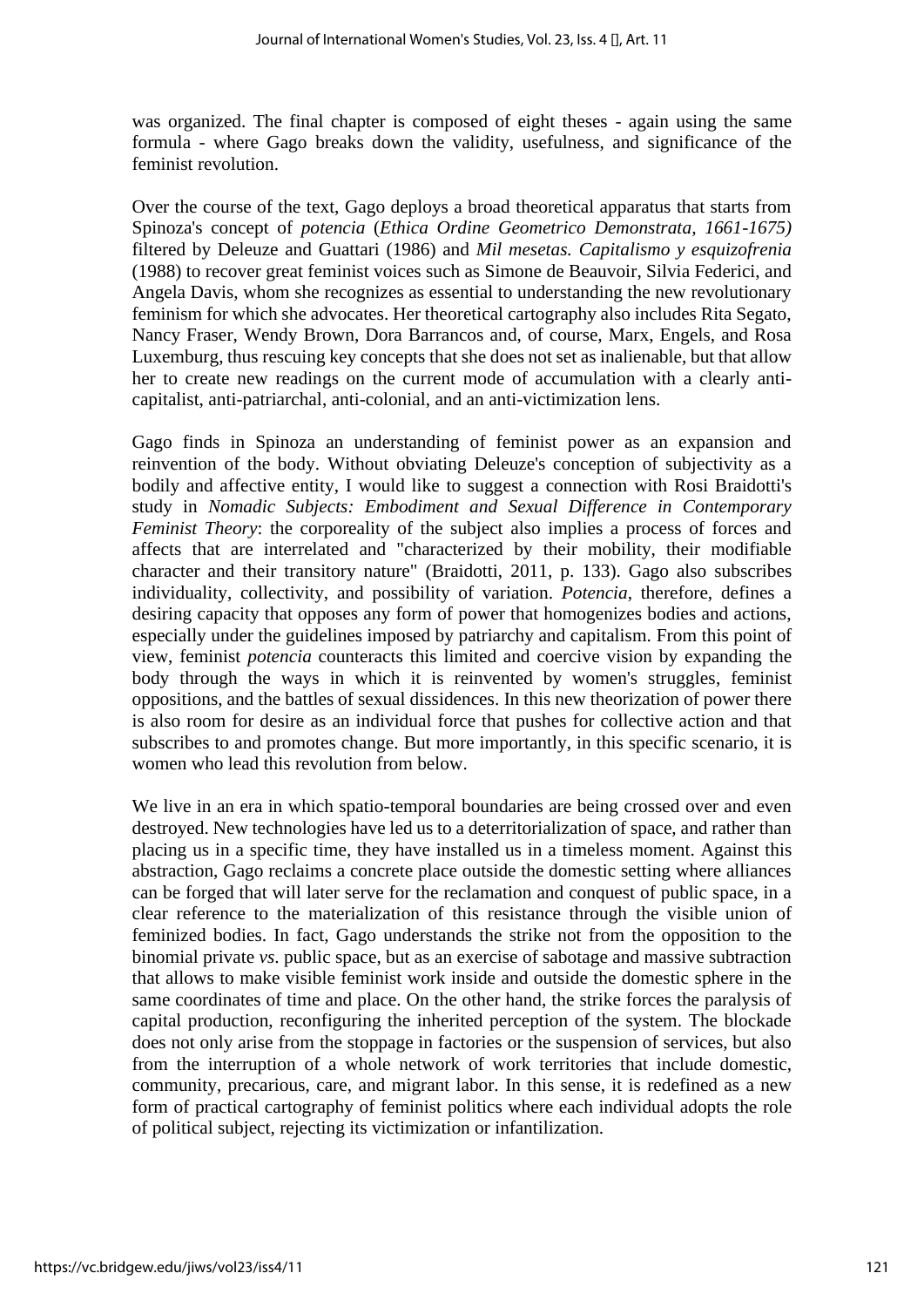But in order for this strike to take place and form a universe of political significance that manages to transcend national borders, it is necessary for there to exist a prior organization. This is where the assemblies described by Gago as "situated apparatus of collective intelligence" (167) come into play. It was thanks to them that the 2018 international strike and the consequent mobilization of the unions was possible. In contrast to the online space, assemblies bring together corporealities that outside the constraints of domestic space raise their voices to condemn situations of oppression. It is recognized as a space where unusual alliances, debates, and disagreements thrive. In it, the heterogeneity of the revolution, the different open fronts in which the feminist struggle must convene and the commitment to produce exclusively political time become evident. Gago encourages her audience to overcome the Marxist opposition of production and reproduction in favor of a feminist economy that she encompasses within the policymodel of "neo-materialism," following Federica Giardini approach in "Dominio e sfruttamento. Un ritorno neomaterialista sull'economia politica" (2017), and "Reproduction as Paradigm. Elements Toward a Feminist Political Economy," written along with Anna Simone, and included in *Former West. Art and the Contemporary after 1989* (2017).

Lastly, Gago's research focuses on the opposition to capital from the return to the body as a battlefield, which she emphasizes in the text through the concept of the bodyterritory. In opposition to the abstract characterization in which the neoliberal owner is defined, the body stands as an individual, autonomous, and desiring domain. However, in the case of the female body, a history of colonization, conquest, and domination is observed as Maria Mies, Veronica Bennholdt-Thomseny and Claudia Von Werlhoc studied in *Women: The Last Colony* (1988). On the other hand, Gago observes the value that emanates from the constant criminalization of common actions that are protagonized by women, to the point of presenting a correspondence between feminist mobilization and the increase in crimes that occur immediately afterwards. Gago reverses the connection to show it as a punitive measure that, given the impossibility of stopping the revolution, tries to silence it through violence. Cases such as that of Lucía Pérez in Argentina (2016) permeate the book to verify the media manipulation that still prevails in societies when it comes to aggressions against women. We can also mention the resounding *La Manada* case, which occurred in 2016 during the national festivities of San Fermin in Pamplona (Spain), and whose sentence came out on June 21, 2019. Contrary to the case of Lucía Pérez, those involved were sentenced to several years in prison.

In Veronica Gago's analysis, there is a direct relationship between domestic violence, ecclesiastical domination, and the increasingly evident loss of income in a society condemned to precariousness. While patriarchal domination was previously measured by wages, the global crisis and the consequent indebtedness have dislocated the field of power, fostering new forms of authority that, together with drug use and alcoholism, are impregnated with violence. For this reason, popular economies are a privileged prism for reading the crisis of the patriarchy of salary. Latin America witnesses the way in which capital exploits as a "free resource" domestic labor, peasant labor and the labor of slum dwellers in the cities. Exploitation, mainly colonial and heteropatriarchal, domesticates the popular classes while indebting them for access to basic goods. Thus, as the Gago stresses, decolonization is also a form of depatriarchalization. In the face of this, feminized labor must emerge from its subordination and discredit in order, to borrow the words of J.K. Gibson Graham, "to make a room of their own for new economic representations" (Gibson Graham, 2006, p. 150).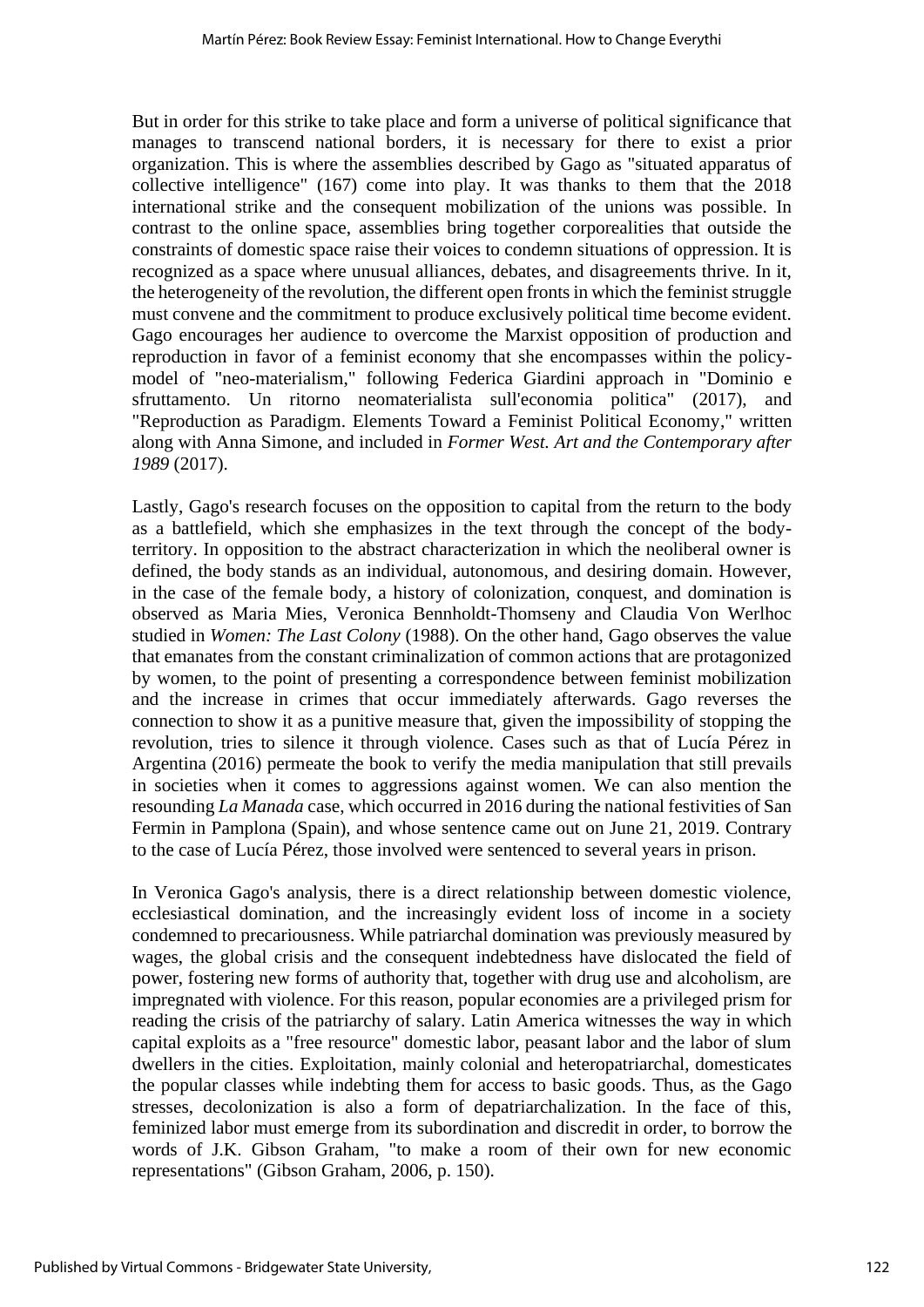In conclusion, Gago's sketch allows us to evidence the rationality of the assemblages that link exploitation in the labor spheres with the implosion of domestic violence in the domestic sphere. Much has been written in recent years on the sexual division of labor and the inseparable relationship between patriarchy, colonialism, and capitalism. The novelty of this work lies in the topicality of the debate from the practicality of the strike, defending a space of insubordination to the mandate of austerity, debt, and precariousness. It is in this key that we can begin to weave the conflicts, demands, and struggles raised by indigenous groups, the trans community, precarious workers, students, caregivers, or land workers. Here also resides feminist transversality, the union of completely different bodies, conflicts, and territories in the same space of subversion. The assembly of concrete political decision as a machine that installs listenership in a common tangible space. It is a body-to-body encounter of diverse femininities turned into organized political subjects. Finally, the international mobilization of the 8M movement also shows us the transnational character of the struggle: ubiquity is pursued without homogeneity, just as there is condemnation without falling into the hackneyed form of victimization.

Gago was a founding member of the *Colectivo Situaciones* (Situations Collective), a group of intellectuals and activists formed in the Faculty of Social Sciences of the University of Buenos Aires in the late 1990s. Karen Benezra´s article "Neoliberalism in crisis" (2021, p. 461-467), described Gago's knowledge of the events narrated in the book as reliable data that emerges from a "military research." That is why this book may attract the attention of different collectives involved in social mobilizations, especially for women's rights, that are organized through assemblies and strikes. This study is also of great interest to those investigating exploitation of feminine labor and the subordination of non-capitalist forms of property, work, and socialization under capital. Specially for those students and scholars who are conducting research on the recent feminist movement in Argentina, this book is an essential reading. More broadly, it is a book that may appeal to people with an interest in political education.

## References

Benezra, K. (2021). Neoliberalism in Crisis, 29 (3), 461-467.

Braidotti, R. (2000). *Nomadic Subjects: Embodiment and Sexual Difference in Contemporary Feminist Theory.* Columbia University Press [First edition 1994].

Deleuze, G. (1986). *Foucault.* Paidós.

Deleuze, G. and F. Guattari. (1988). *Mil mesetas. Capitalismo y esquizofrenia.* Paidós.

Gago, V. (2014). *La razón neoliberal. Economías barrocas y pragmática popular.*  Gago, V. (2017). *Neoliberalism from Below. Popular Pragmatics & Baroque Economics.* 

Gago, V. (2021). *A Feminist Reading of Debt.*